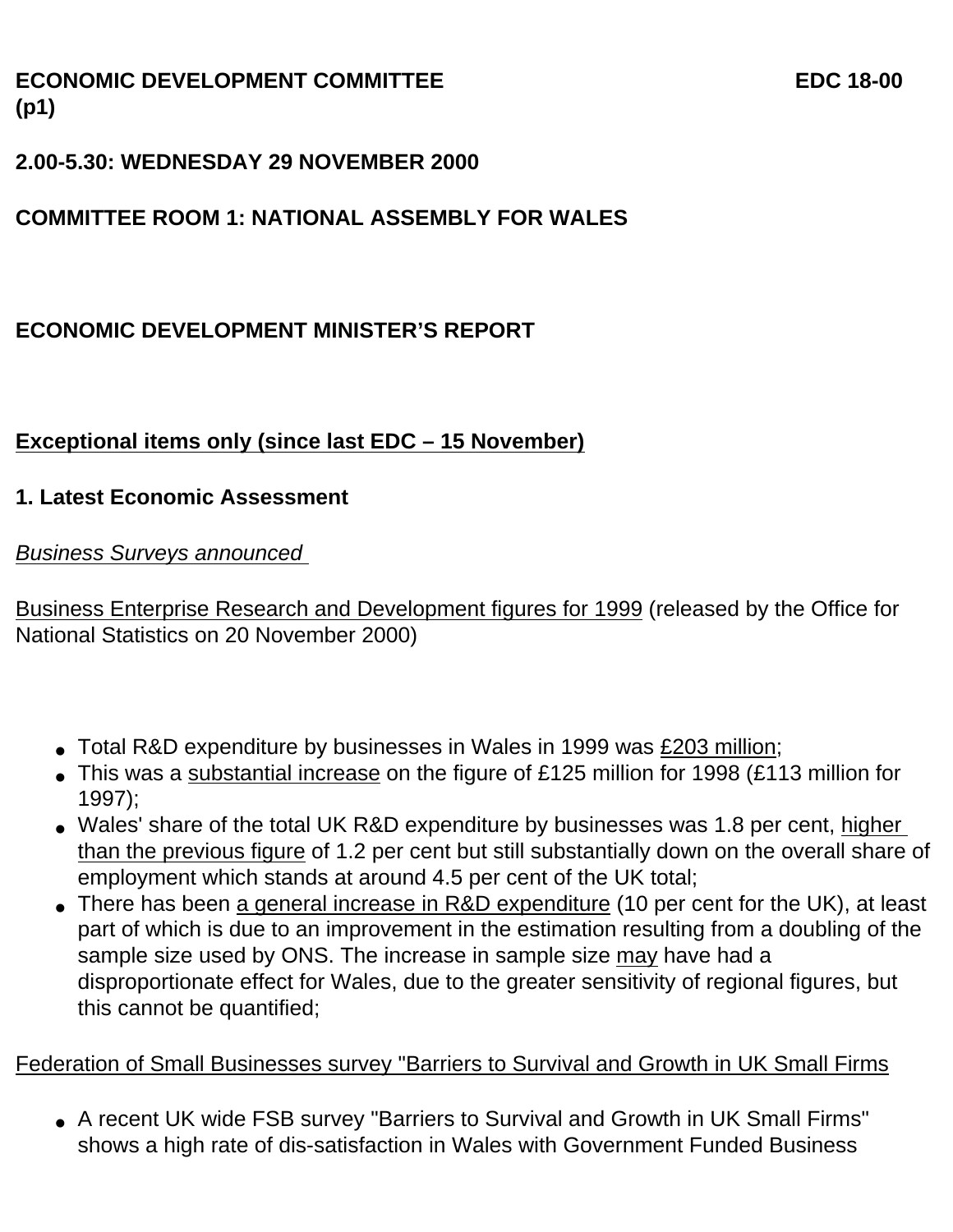Support Services (page 43 of the report). This is likely to be picked up by the FSB in its launch in Cardiff on 28<sup>th</sup> November when they present the Welsh sample of this survey as "Barriers to Survival and Growth in Welsh Small Firms." The full survey can be viewed and downloaded from the FSB Website at http://www.fsb.org.uk/news.asp? REC=PR9/00 .

### **2. Major issues**

#### Electronics industry

I am attending the first Welsh Electronics Task Force meeting tomorrow, where I hope we can start to formulate a programme of assistance to the industry in Wales. In the meantime, I am continuing with my programme of visits to key electronics manufacturers to listen to their concerns at first hand. I hope that these discussions will help inform the future work of the Task Force.

#### WDA additional resources for Foreign Direct Investment Marketing

I mentioned at the last EDC meeting that I was hoping to secure additional resources in order that the WDA could implement a programme of focussed marketing to attract a "second wave" of inward investors.

I am pleased to announce that the Finance Minister will be making an extra £1 million available to the WDA in the next financial year from End Year Flexibility for this purpose. I will be looking to the WDA to come up with clear proposals as to how this additional resource can be targeted in order to deliver the best outcome for Wales and achieve best value for money.

#### European Funding

No major announcements since last EDC

# Operating Aid

I am committed to ensuring that the Partnership government pledge, to fully explore the potential for fiscal variations in the West Wales and the Valleys area, is honoured, and that any potential benefits for Wales are fully exploited. Officials are currently working on this issue. I am travelling to Brussels on 5 and 6 December to discuss the issue with key individuals in the European Institutions. A full report will be made available to the next EDC on 13 December.

# International Relations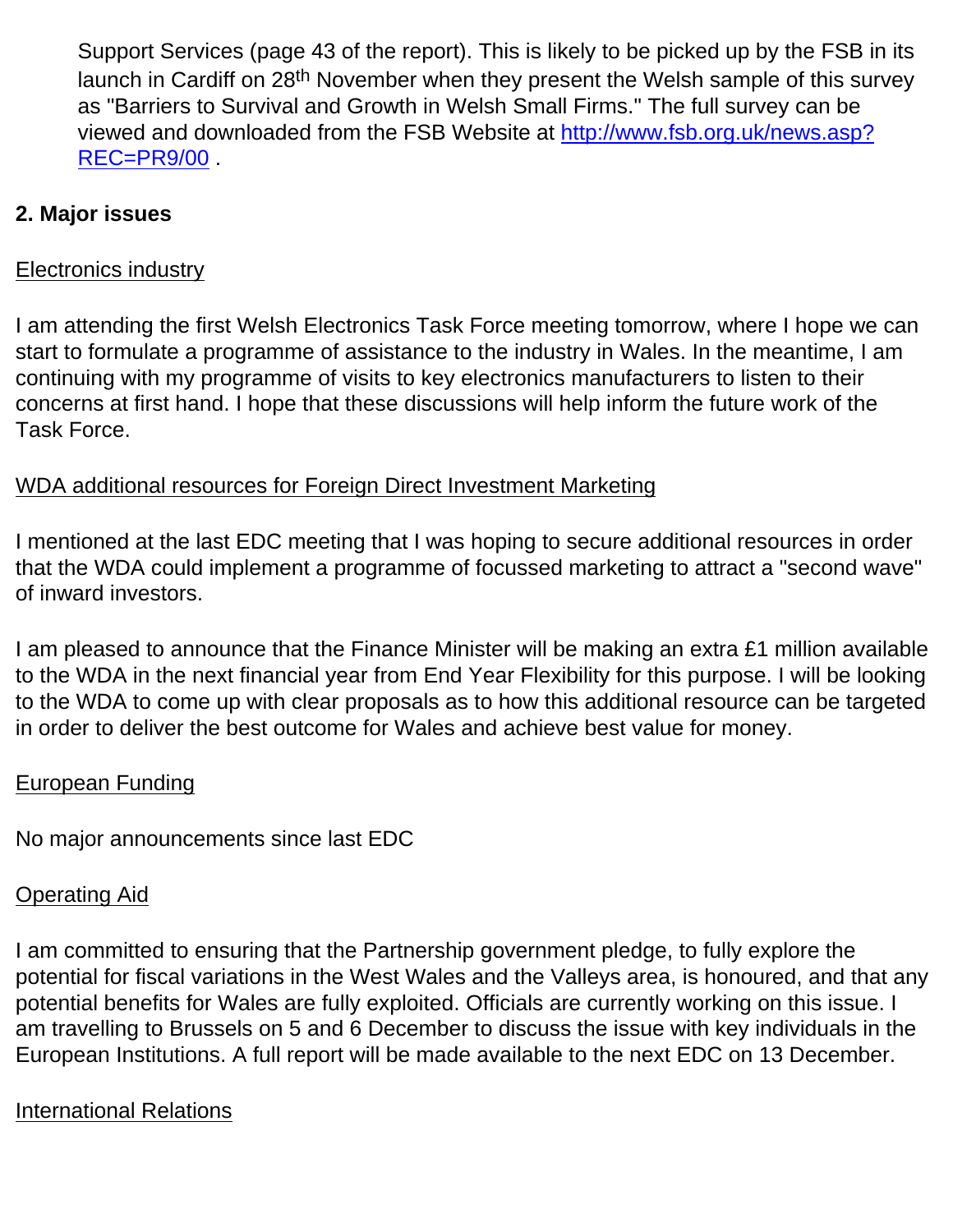I am determined that the Assembly and its partners pursue our Wales and the World programme with energy and commitment. To ensure that the Assembly provides the necessary leadership, it has been decided to create a new Division within the Economic Development Department. This new Division will be formed by bringing together the functions of European Affairs Division and the International Relations Unit within Industrial Development Division. The new Division will begin its work on 1 April 2001.

### Ebbw Vale steel plant

There was a temporary 2 week closure at Ebbw Vale, which was reported in the media last Friday. I understand that the workforce **started back at work on Monday 27 November**. I further understand that there will be a further 2 week stoppage over the Christmas period, and a further 2 weeks some time in the New Year.

The reasons are put down to 'the business stiuation' (lack of orders) and the fact that customers are de-stocking. Ebbw Vale is part of Corus Packaging Plus and the sister plant at Trostre is **unaffected** but there will be an extended closure there over Christmas.

Llanwern and Port Talbot will also have extended closure over Christmas between 15 December and 2 January; the heavy end will not be on a full stop (because they cannot stop the furnaces completely) but they are intending 24/48 hours outages over the same period.

#### **3. Jobs News**

Lloyds TSB customer contact centre opened at Pencoed with RSA assistance. 1,000 new jobs will be created.

On Line Finance Ltd – announced it was setting up an on-line automotive finance centre at Nantgarw with RSA assistance. 400 new jobs will be created.

Conduit plc are to open an International Directory Enquiries call centre in Cardiff that will create 1,000 jobs. No NAfW assistance was involved. The story was originally leaked by the property agents, but has now been confirmed by the company.

Hi-lex Cabel Systems Ltd, Baglan – 160 jobs to be created by company manufacturing cables for the automotive industry. £5.4 million capital expenditure involved. RSA has been offered.

## **4. Recent Events**

Network Q Rally - Cardiff is the host city for the next three years. Cardiff CC, WDA, WTB and National Assembly co-operated in convincing the Motor Sports Association to bring it to Cardiff. The rally is from 23 to 26 November. This is a major tourism and economic boost.